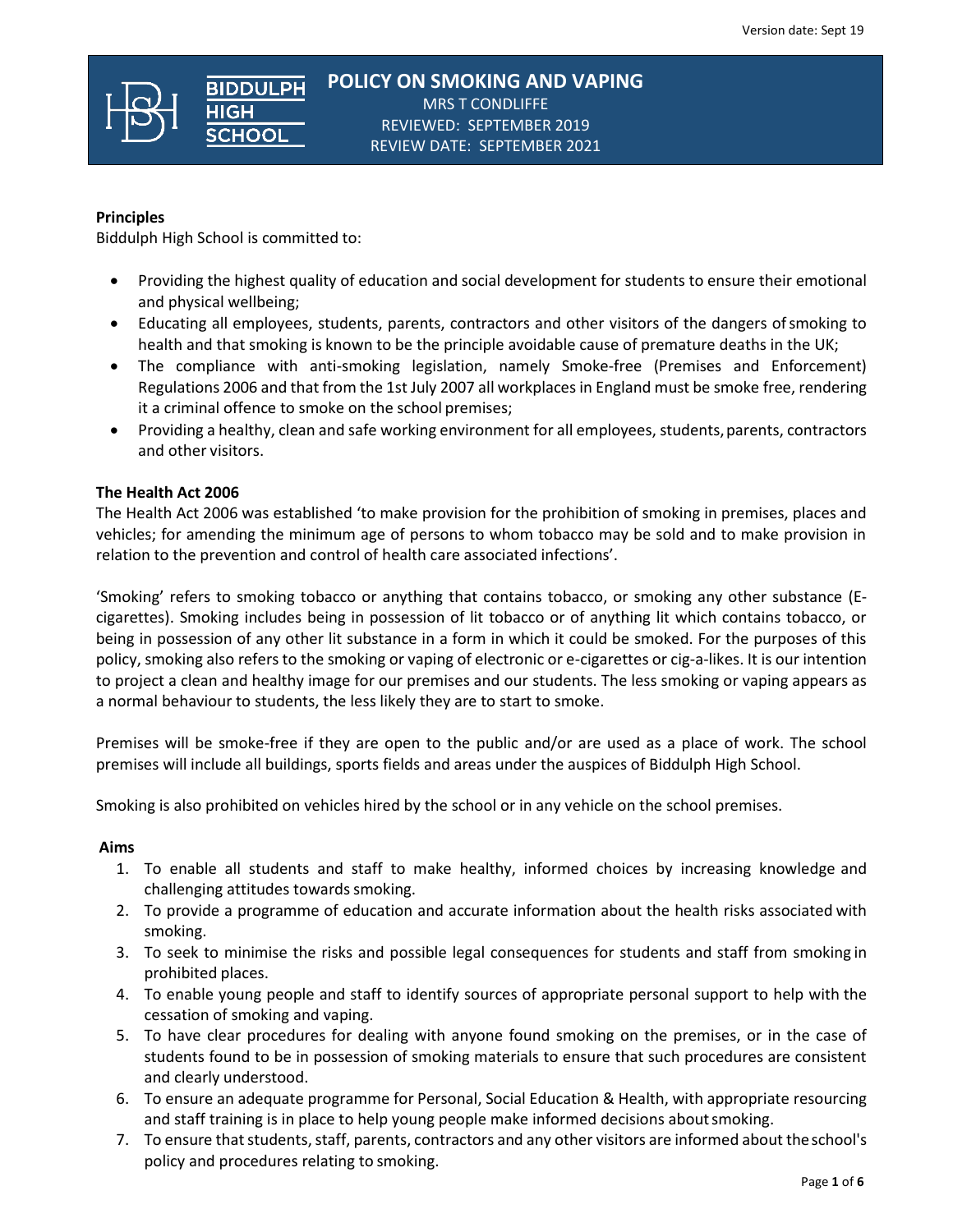8. To ensure that penalties both for smoking on the school site and support procedures are consistently and fairly applied.

# **Practice**

The school seeks to create the conditions in which students and staff take responsibility for their own health and behaviour. For this to take place, staff, students and parents should work to an agreed set of standards, which clearly identifies the consequences of a failure to work towards them. This Smoking Policy will, therefore, clearly define the penalties for non-compliance and so create the correct, healthy and clean conditions within school in which everyone can work.

Biddulph High School will seek to build an effective partnership between the school, parents and students and will inform parents about the non-compliance of their children with this policy. The school will acknowledge and support the efforts of its students and staff to improve their health through the cessation of smoking and will promote non-smoking through curriculum materials, Learning for Life sessions, assemblies and appropriate displays. The school will challenge the behaviour of those students who give low priority to the elimination of smoking on school premises.

The measures contained within this policy are to support the regulation of student behaviour when not in school, for example:

- when attending college placements;
- on work experience;
- on school visits;
- on any other occasion when students are not on the school premises but are in the charge of the school, such as during lunchtimes, whilst in the community and wearing the school uniform.

## **Sanctions**

## Protocol for non-compliance on school premises by staff:

Disciplinary procedures may be followed if a member of staff does not comply with this policy. Staff may also be liable to a fixed penalty fine and possible criminal prosecution.

#### Protocol for non-compliance on school premises by visitors:

Visitors who do not comply with this policy will be asked to leave the premises. Refusal to comply with this request may result in the Police or Local Enforcement Officer being informed.

Protocol for non- compliance on school premises by students:

Students will receive sanctions for 'smoking' if:

- They are seen smoking/vaping.
- They are seen with a lit cigarette in their possession.
- They are found to have cigarettes and/or other smoking materials openly in their possession, such as an Ecigarette and associated items.
- 1. If students are found to be smoking/vaping they will receive a sanction as soon as practicable from thetime of transgression.
- 2. A report of the incident will be logged on Bromcom (the schools MIS system) and this report willbe passed to the appropriate Key Stage Head of Year.
- 3. Sanctions for smoking/vaping will reflect the suggestions within the Behaviour for Learning Policy. These could consist of an SLG detention, a period of time in an internal exclusion room or other sanction determined by the Headteacher as appropriate.
- 4. Students found to have tobacco/E cigarettes and associated items in their possession will have them immediately confiscated and Parents/Carers contacted.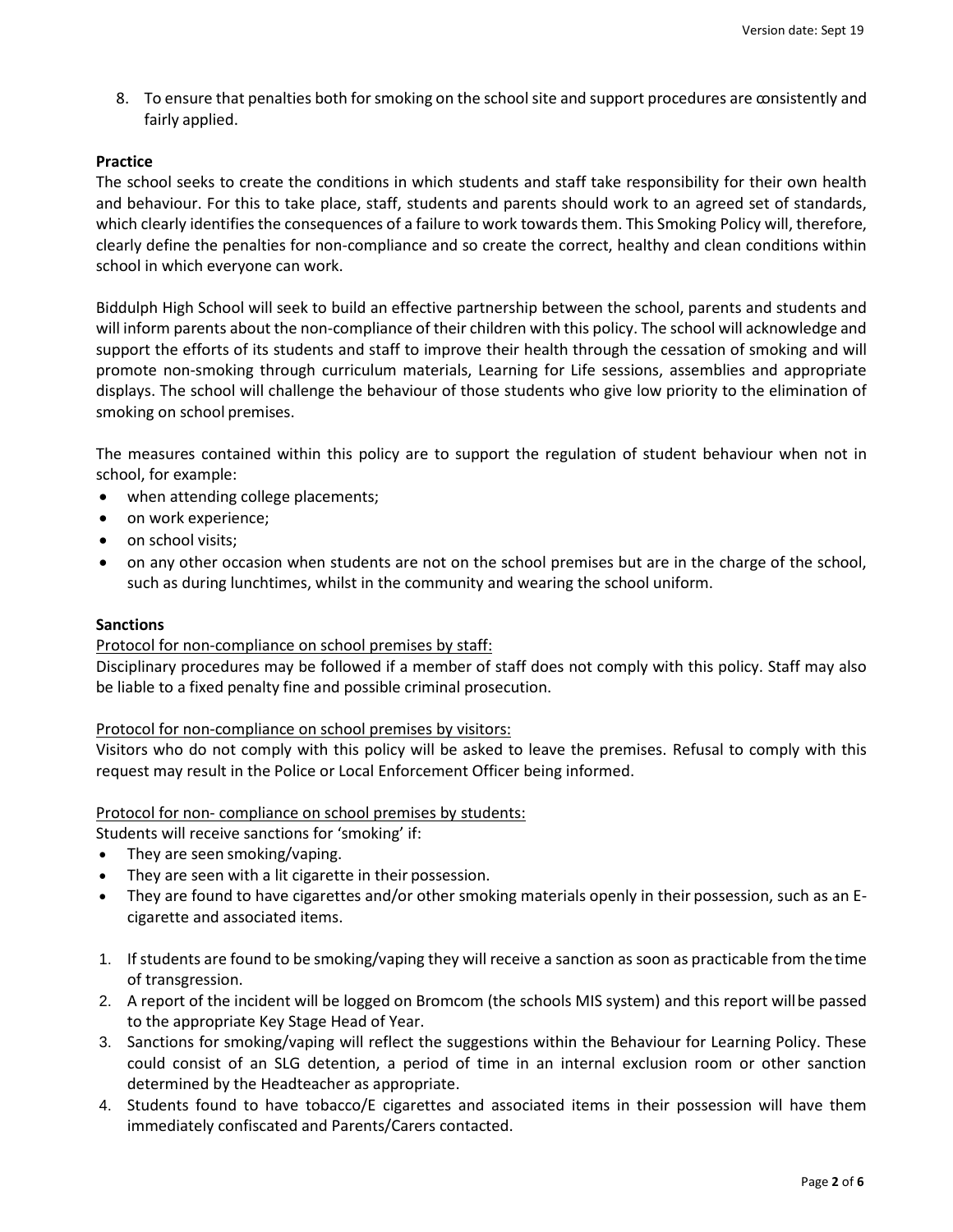The school will forward the names of persistent offenders to the Council Enforcement Officer and the Police and further incidents will result in more serious sanctions being considered by the school. The school may choose to seek assistance from the Local Enforcement Officer or the Police in pursuing a statutory fixed penalty notice. In extreme cases where the school sanctions appear to be having no effect on certain students and their smoking behaviour, parents may be asked to collect and supervise their child over the periods of free time or when the smoking is taking place.

The penalties and fines for the smoke-free offences set out in Health Act 2006 are; a fixed penalty notice of £50 (discounted to £30 if paid within 15 days from the issue of a notice) or a fine by a court not exceeding level 1 on the standard scale (up to £200). These fines may be subject to change.

## **Support**

The school takes its responsibilities in supporting staff and students to maintain their health and wellbeing seriously and the following are some of strategies in place to help with the cessation of smoking:

- 1. The NHS offers a range of services to help smokers to give up. Visit [www.gosmokefree.co.uk](http://www.gosmokefree.co.uk/) or call the NHS Smoking Helpline on 0800 169 0 169 for details. Alternatively, you can text 'GIVE UP' and your full postcode to 88088 to find your local NHS Stop Smoking Service.
- 2. Students in school can access the School Nurse for help and advice and an appointment can be made directly.
- 3. The school will offer a peer mentor to young people who feel they would benefit from the support of another young person.
- 4. Local Pharmacies and GP Surgeries are supportive of people trying to give up smoking and can provide a smoking cessation service free of charge to young people below the age of 16.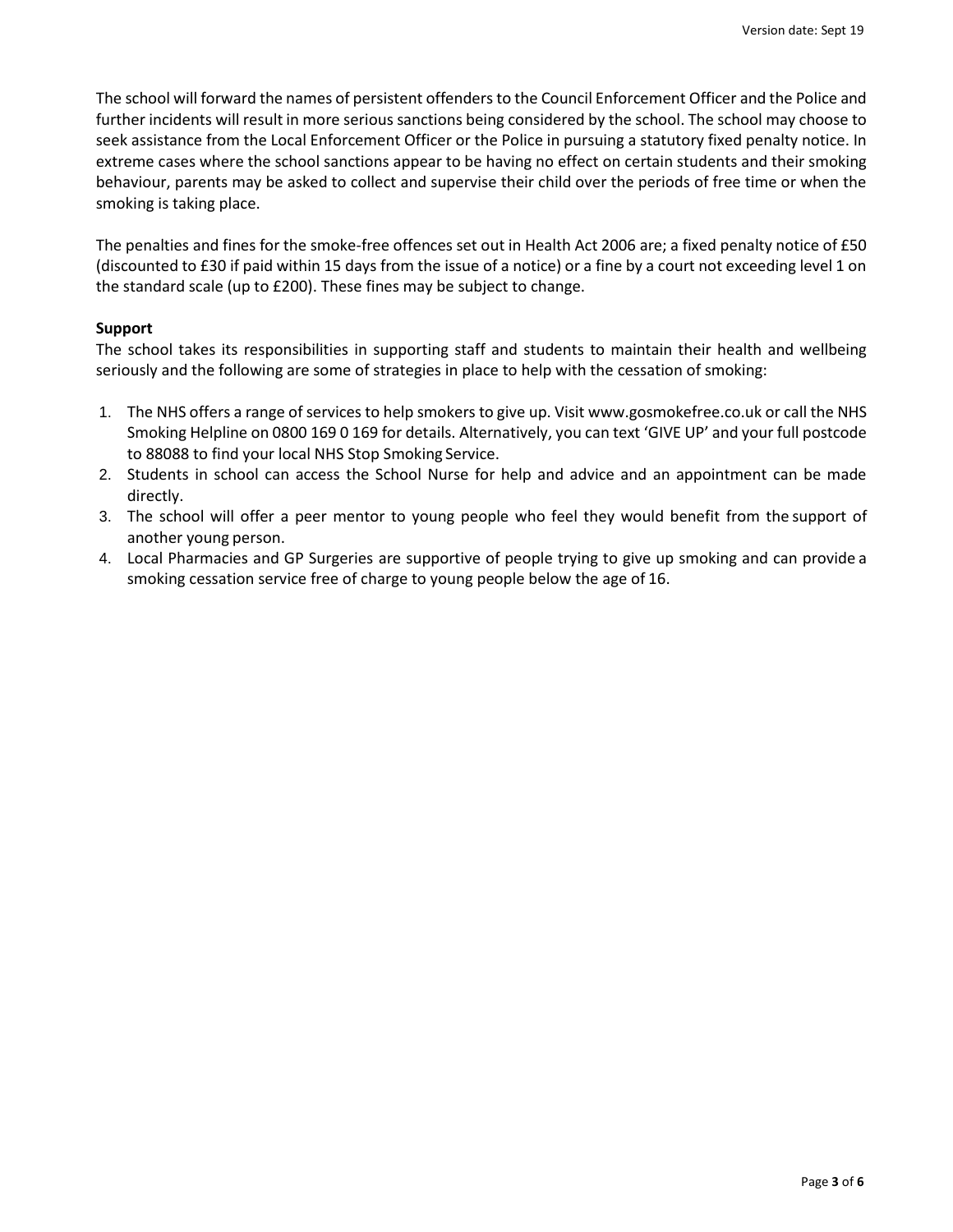#### **APPENDIX 1**

### **Letter 1: Initial Notification Letter**

Dear Parent or Carer

RE: Smoking on School Premises

I regret to notify you that (insert name) has been caught smoking/vaping on the school premises.

This is a serious breach of the school rules, the County Council Policy on Smoke Free Spaces and the 2006 legislation, which makes it unlawful to purchase cigarettes below the age of 18 or to smoke in public spaces.

As a consequence of this (insert name) will (insert sanction)

Whist it's important for our young people to realise there is a consequence for their actions it is also important for them to realise that the school takes its responsibilities in supporting them with their health and wellbeing also very seriously. To this end, we will be passing their names to the school nurse who will arrange to see them about the long-term health dangers of smoking and to give them advice on "giving up."

The NHS offers a range of services to help smokers to give up. Visit [www.gosmokefree.co.uk](http://www.gosmokefree.co.uk/) or call the NHS Smoking Helpline on 0800 169 0 169 for details. Alternatively, you can text 'GIVE UP' and your full postcode to 88088 to find your local NHS Stop Smoking Service

I do hope you will join us in supporting (insert name) with this to ensure that the full consequences of their actions are understood. Smoking is known to be the principal most avoidable cause of premature deaths in the UK accounting for the lives of 186,000 people.

Yours sincerely (Insert name)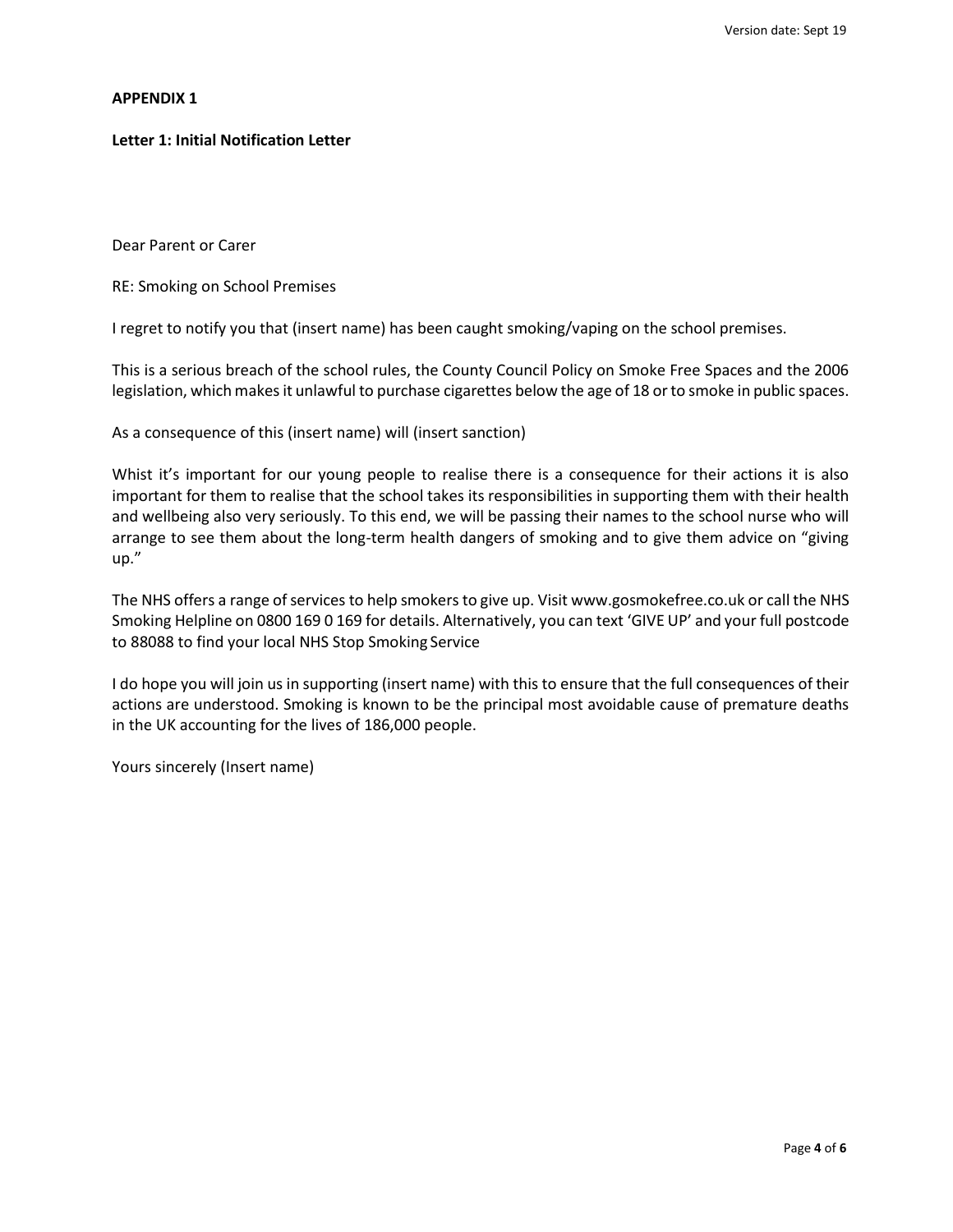# **APPENDIX 2**

# **Letter 2: Persistent Smoking**

Dear Parent or Carer

RE: Smoking on School Premises

I regret to notify you that (insert name) has been caught smoking/vaping on the school premises.

This is a serious breach of the school rules, the County Council Policy on Smoke Free Spaces and the 2006 legislation which makes it unlawful to purchase cigarettes below the age of 18 or to smoke in public spaces.

As a consequence of this (insert name) will (insert sanction)

This is not the first incident of this nature and it appears that strategies adopted previously seem to be having little or no effect. This cannot continue.

Whilst the support strategies will remain in place for (insert name) we also have a measure of other punitive sanctions that we will be prepared to adopt.

The school smoking policy makes our position clear on persistent smoking and the following is an extract from that policy.

"The school will forward the names of persistent offenders to the Council Enforcement Officer and the Police and further incidents will result in more serious sanctions being considered by the school. These will include extended detentions, internal exclusions, pastoral support plans or even fixed term exclusions. The school may choose to seek assistance from the Local Enforcement Officer or the Police in pursuing a statutory fixed penalty notice.

The penalties and fines for the smoke-free offences set out in Health Act 2006 are; a fixed penalty notice of £50 (discounted to £30 if paid within 15 days from the issue of a notice) or a fine by a court not exceeding level 1 on the standard scale (up to £200). These fines may be subject to change."

I do hope you will join us in supporting (insert name) with this to ensure that the full consequences of their actions are understood. Smoking is known to be the principal most avoidable cause of premature deaths in the UK accounting for the lives of 186,000 people.

Yours sincerely (Insert name)